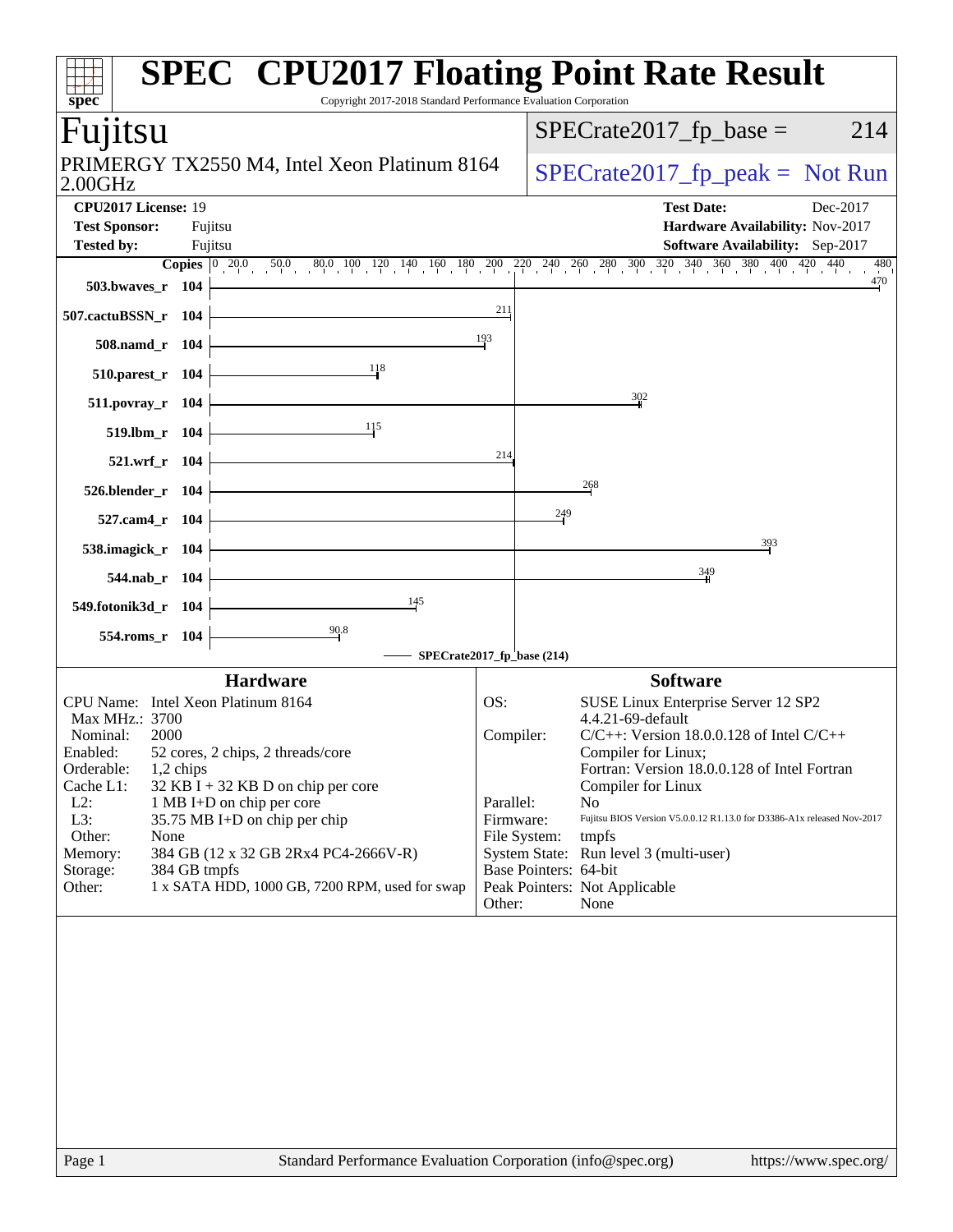Copyright 2017-2018 Standard Performance Evaluation Corporation

## Fujitsu

2.00GHz PRIMERGY TX2550 M4, Intel Xeon Platinum 8164  $\big|$  SPECrate 2017 fp peak = Not Run

 $SPECTate2017<sub>fr</sub> base = 214$ 

**[CPU2017 License:](http://www.spec.org/auto/cpu2017/Docs/result-fields.html#CPU2017License)** 19 **[Test Date:](http://www.spec.org/auto/cpu2017/Docs/result-fields.html#TestDate)** Dec-2017 **[Test Sponsor:](http://www.spec.org/auto/cpu2017/Docs/result-fields.html#TestSponsor)** Fujitsu **[Hardware Availability:](http://www.spec.org/auto/cpu2017/Docs/result-fields.html#HardwareAvailability)** Nov-2017 **[Tested by:](http://www.spec.org/auto/cpu2017/Docs/result-fields.html#Testedby)** Fujitsu **Fugital Example 2017 [Software Availability:](http://www.spec.org/auto/cpu2017/Docs/result-fields.html#SoftwareAvailability)** Sep-2017

### **[Results Table](http://www.spec.org/auto/cpu2017/Docs/result-fields.html#ResultsTable)**

|                                                                                                          | <b>Base</b>   |                |       |                |            |                | <b>Peak</b> |               |                |              |                |              |                |              |
|----------------------------------------------------------------------------------------------------------|---------------|----------------|-------|----------------|------------|----------------|-------------|---------------|----------------|--------------|----------------|--------------|----------------|--------------|
| <b>Benchmark</b>                                                                                         | <b>Copies</b> | <b>Seconds</b> | Ratio | <b>Seconds</b> | Ratio      | <b>Seconds</b> | Ratio       | <b>Copies</b> | <b>Seconds</b> | <b>Ratio</b> | <b>Seconds</b> | <b>Ratio</b> | <b>Seconds</b> | <b>Ratio</b> |
| 503.bwaves_r                                                                                             | 104           | 2216           | 471   | 2217           | 470        | 2217           | 470         |               |                |              |                |              |                |              |
| 507.cactuBSSN r                                                                                          | 104           | 624            | 211   | 624            | 211        | 624            | 211         |               |                |              |                |              |                |              |
| 508.namd_r                                                                                               | 104           | 511            | 193   | 513            | <b>193</b> | 513            | 193         |               |                |              |                |              |                |              |
| 510.parest_r                                                                                             | 104           | 2303           | 118   | 2308           | 118        | 2317           | 117         |               |                |              |                |              |                |              |
| 511.povray_r                                                                                             | 104           | 806            | 301   | 801            | 303        | 804            | 302         |               |                |              |                |              |                |              |
| $519$ .lbm $r$                                                                                           | 104           | 951            | 115   | 952            | 115        | 953            | 115         |               |                |              |                |              |                |              |
| $521$ .wrf r                                                                                             | 104           | 1093           | 213   | 1089           | 214        | 1089           | 214         |               |                |              |                |              |                |              |
| 526.blender r                                                                                            | 104           | 591            | 268   | 591            | 268        | 592            | 268         |               |                |              |                |              |                |              |
| $527$ .cam $4r$                                                                                          | 104           | 732            | 249   | 732            | 249        | 731            | 249         |               |                |              |                |              |                |              |
| 538.imagick_r                                                                                            | 104           | 658            | 393   | 656            | 394        | 657            | 393         |               |                |              |                |              |                |              |
| $544$ .nab r                                                                                             | 104           | 502            | 349   | 501            | 349        | 498            | 351         |               |                |              |                |              |                |              |
| 549.fotonik3d r                                                                                          | 104           | 2793           | 145   | 2794           | 145        | 2797           | 145         |               |                |              |                |              |                |              |
| $554$ .roms_r                                                                                            | 104           | 1811           | 91.2  | 1821           | 90.8       | 1820           | 90.8        |               |                |              |                |              |                |              |
| $SPECrate2017_fp\_base =$                                                                                |               |                | 214   |                |            |                |             |               |                |              |                |              |                |              |
| $SPECrate2017$ fp peak =<br><b>Not Run</b>                                                               |               |                |       |                |            |                |             |               |                |              |                |              |                |              |
| Results appear in the order in which they were run. Bold underlined text indicates a median measurement. |               |                |       |                |            |                |             |               |                |              |                |              |                |              |

# **[Submit Notes](http://www.spec.org/auto/cpu2017/Docs/result-fields.html#SubmitNotes)**

 The numactl mechanism was used to bind copies to processors. The config file option 'submit' was used to generate numactl commands to bind each copy to a specific processor. For details, please see the config file.

## **[Operating System Notes](http://www.spec.org/auto/cpu2017/Docs/result-fields.html#OperatingSystemNotes)**

 Stack size set to unlimited using "ulimit -s unlimited" Set Kernel Boot Parameter: nohz\_full=1-103 Set CPU frequency governor to maximum performance with: cpupower -c all frequency-set -g performance Set tmpfs filesystem with: mkdir /home/memory mount -t tmpfs -o size=384g,rw tmpfs /home/memory cpu idle state set with: cpupower idle-set -d 1

## **[General Notes](http://www.spec.org/auto/cpu2017/Docs/result-fields.html#GeneralNotes)**

Environment variables set by runcpu before the start of the run: LD\_LIBRARY\_PATH = "/home/memory/speccpu/lib/ia32:/home/memory/speccpu/lib/intel64" LD\_LIBRARY\_PATH = "\$LD\_LIBRARY\_PATH:/home/memory/speccpu/je5.0.1-32:/home/memory/speccpu/je5.0.1-64"

Binaries compiled on a system with 1x Intel Core i7-4790 CPU + 32GB RAM

**(Continued on next page)**

| Page 2 | Standard Performance Evaluation Corporation (info@spec.org) | https://www.spec.org/ |
|--------|-------------------------------------------------------------|-----------------------|
|--------|-------------------------------------------------------------|-----------------------|

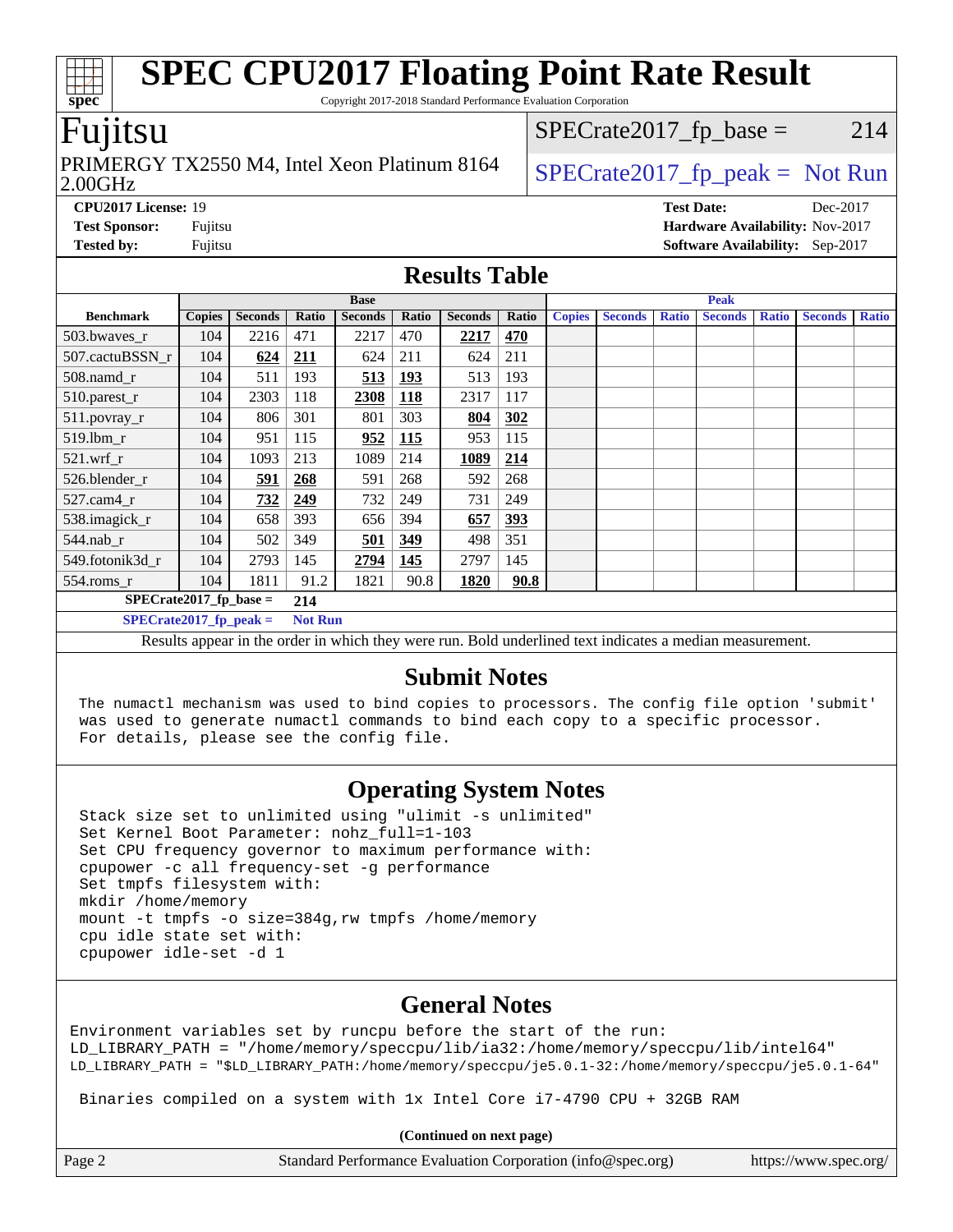Copyright 2017-2018 Standard Performance Evaluation Corporation

# Fujitsu

**[spec](http://www.spec.org/)**

2.00GHz PRIMERGY TX2550 M4, Intel Xeon Platinum 8164  $\big|$  SPECrate 2017 fp peak = Not Run

 $SPECTate2017<sub>fr</sub> base = 214$ 

**[CPU2017 License:](http://www.spec.org/auto/cpu2017/Docs/result-fields.html#CPU2017License)** 19 **[Test Date:](http://www.spec.org/auto/cpu2017/Docs/result-fields.html#TestDate)** Dec-2017 **[Test Sponsor:](http://www.spec.org/auto/cpu2017/Docs/result-fields.html#TestSponsor)** Fujitsu **[Hardware Availability:](http://www.spec.org/auto/cpu2017/Docs/result-fields.html#HardwareAvailability)** Nov-2017 **[Tested by:](http://www.spec.org/auto/cpu2017/Docs/result-fields.html#Testedby)** Fujitsu **Fugital Example 2017 [Software Availability:](http://www.spec.org/auto/cpu2017/Docs/result-fields.html#SoftwareAvailability)** Sep-2017

### **[General Notes \(Continued\)](http://www.spec.org/auto/cpu2017/Docs/result-fields.html#GeneralNotes)**

 memory using Redhat Enterprise Linux 7.4 Transparent Huge Pages enabled by default Prior to runcpu invocation Filesystem page cache synced and cleared with: sync; echo 3 > /proc/sys/vm/drop\_caches runcpu command invoked through numactl i.e.: numactl --interleave=all runcpu <etc>

## **[Platform Notes](http://www.spec.org/auto/cpu2017/Docs/result-fields.html#PlatformNotes)**

Page 3 Standard Performance Evaluation Corporation [\(info@spec.org\)](mailto:info@spec.org) <https://www.spec.org/> BIOS configuration: DCU Streamer Prefetcher = Disabled Override OS Energy Performance = Enabled Energy Performance = Performance Utilization Profile = Unbalanced Package C State limit = C0 Link Frequency Select = 10.4GT/s Stale AtoS = Enabled IMC Interleaving = 1-way Fan Control = Full Sysinfo program /home/memory/speccpu/bin/sysinfo Rev: r5797 of 2017-06-14 96c45e4568ad54c135fd618bcc091c0f running on TX2550M4 Wed Dec 20 01:31:49 2017 SUT (System Under Test) info as seen by some common utilities. For more information on this section, see <https://www.spec.org/cpu2017/Docs/config.html#sysinfo> From /proc/cpuinfo model name : Intel(R) Xeon(R) Platinum 8164 CPU @ 2.00GHz 2 "physical id"s (chips) 104 "processors" cores, siblings (Caution: counting these is hw and system dependent. The following excerpts from /proc/cpuinfo might not be reliable. Use with caution.) cpu cores : 26 siblings : 52 physical 0: cores 0 1 2 3 4 5 6 8 9 10 11 12 13 16 17 18 19 20 21 22 24 25 26 27 28 29 physical 1: cores 0 1 2 3 4 5 6 8 9 10 11 12 13 16 17 18 19 20 21 22 24 25 26 27 28 29 From lscpu: Architecture: x86\_64 CPU op-mode(s): 32-bit, 64-bit Byte Order: Little Endian CPU(s): 104 **(Continued on next page)**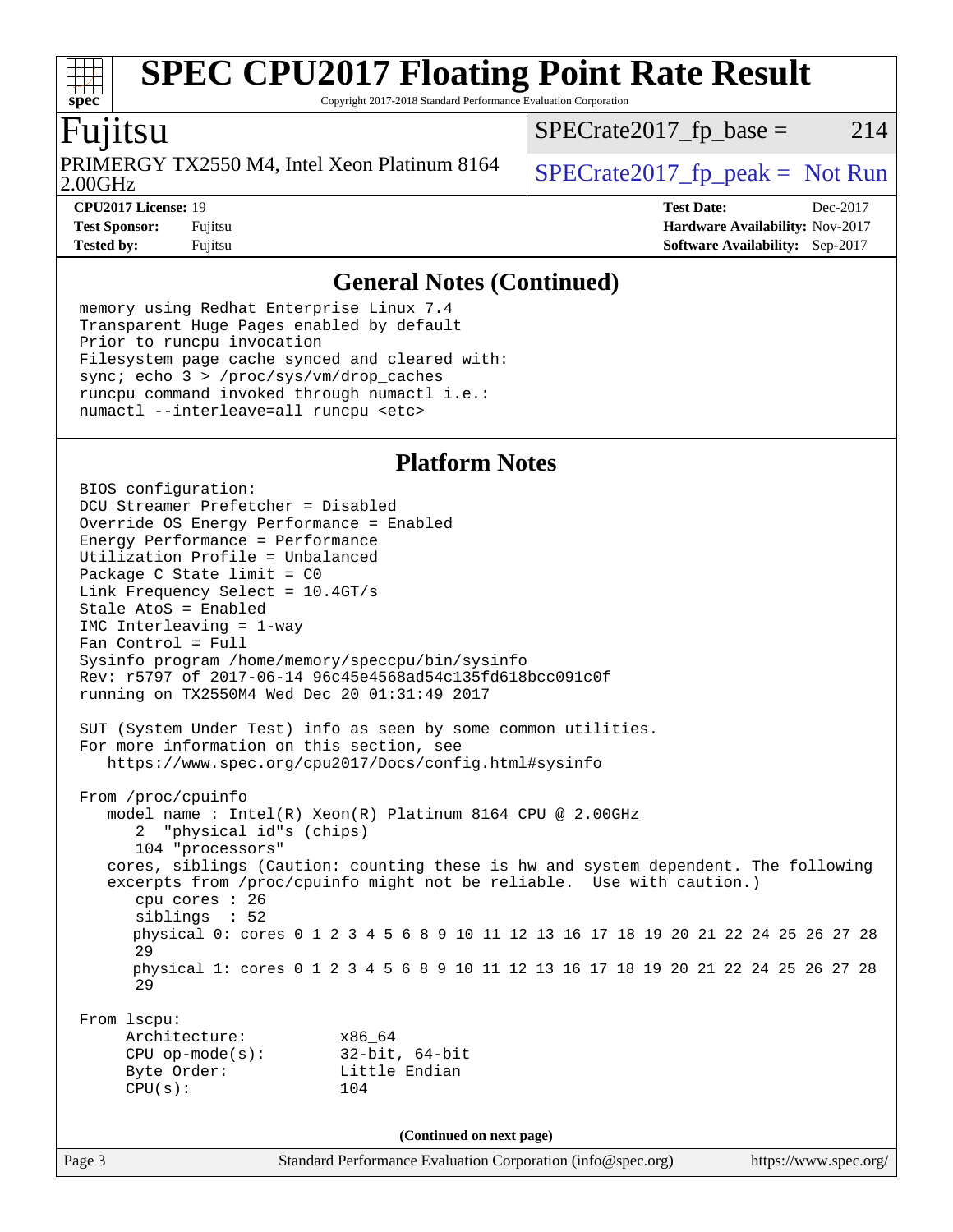Copyright 2017-2018 Standard Performance Evaluation Corporation

# Fujitsu

**[spec](http://www.spec.org/)**

2.00GHz PRIMERGY TX2550 M4, Intel Xeon Platinum 8164  $SPECrate2017_fp\_peak = Not Run$ 

 $SPECTate2017_fp\_base = 214$ 

**[CPU2017 License:](http://www.spec.org/auto/cpu2017/Docs/result-fields.html#CPU2017License)** 19 **[Test Date:](http://www.spec.org/auto/cpu2017/Docs/result-fields.html#TestDate)** Dec-2017 **[Test Sponsor:](http://www.spec.org/auto/cpu2017/Docs/result-fields.html#TestSponsor)** Fujitsu **[Hardware Availability:](http://www.spec.org/auto/cpu2017/Docs/result-fields.html#HardwareAvailability)** Nov-2017 **[Tested by:](http://www.spec.org/auto/cpu2017/Docs/result-fields.html#Testedby)** Fujitsu **Fugital Example 2017 [Software Availability:](http://www.spec.org/auto/cpu2017/Docs/result-fields.html#SoftwareAvailability)** Sep-2017

### **[Platform Notes \(Continued\)](http://www.spec.org/auto/cpu2017/Docs/result-fields.html#PlatformNotes)**

| /proc/cpuinfo cache data<br>cache size $: 36608$ KB<br>physical chip.<br>$available: 4 nodes (0-3)$<br>node 0 size: 95023 MB<br>node 0 free: 86420 MB<br>node 1 size: 96760 MB<br>node 1 free: 96405 MB | From numactl --hardware WARNING: a numactl 'node' might or might not correspond to a<br>node 0 cpus: 0 1 2 3 7 8 9 13 14 15 20 21 22 52 53 54 55 59 60 61 65 66 67 72 73 74<br>node 1 cpus: 4 5 6 10 11 12 16 17 18 19 23 24 25 56 57 58 62 63 64 68 69 70 71 75 76 77<br>node 2 cpus: 26 27 28 29 33 34 35 39 40 41 46 47 48 78 79 80 81 85 86 87 91 92 93 98 99<br>(Continued on next page) |
|---------------------------------------------------------------------------------------------------------------------------------------------------------------------------------------------------------|-----------------------------------------------------------------------------------------------------------------------------------------------------------------------------------------------------------------------------------------------------------------------------------------------------------------------------------------------------------------------------------------------|
|                                                                                                                                                                                                         |                                                                                                                                                                                                                                                                                                                                                                                               |
|                                                                                                                                                                                                         |                                                                                                                                                                                                                                                                                                                                                                                               |
|                                                                                                                                                                                                         |                                                                                                                                                                                                                                                                                                                                                                                               |
|                                                                                                                                                                                                         |                                                                                                                                                                                                                                                                                                                                                                                               |
|                                                                                                                                                                                                         |                                                                                                                                                                                                                                                                                                                                                                                               |
|                                                                                                                                                                                                         |                                                                                                                                                                                                                                                                                                                                                                                               |
|                                                                                                                                                                                                         |                                                                                                                                                                                                                                                                                                                                                                                               |
|                                                                                                                                                                                                         |                                                                                                                                                                                                                                                                                                                                                                                               |
|                                                                                                                                                                                                         |                                                                                                                                                                                                                                                                                                                                                                                               |
|                                                                                                                                                                                                         |                                                                                                                                                                                                                                                                                                                                                                                               |
|                                                                                                                                                                                                         |                                                                                                                                                                                                                                                                                                                                                                                               |
|                                                                                                                                                                                                         |                                                                                                                                                                                                                                                                                                                                                                                               |
|                                                                                                                                                                                                         |                                                                                                                                                                                                                                                                                                                                                                                               |
|                                                                                                                                                                                                         |                                                                                                                                                                                                                                                                                                                                                                                               |
|                                                                                                                                                                                                         |                                                                                                                                                                                                                                                                                                                                                                                               |
|                                                                                                                                                                                                         |                                                                                                                                                                                                                                                                                                                                                                                               |
| xgetbv1 cqm_llc cqm_occup_llc                                                                                                                                                                           |                                                                                                                                                                                                                                                                                                                                                                                               |
|                                                                                                                                                                                                         | fsgsbase tsc_adjust bmil hle avx2 smep bmi2 erms invpcid rtm cqm mpx avx512f<br>avx512dq rdseed adx smap clflushopt clwb avx512cd avx512bw avx512vl xsaveopt xsavec                                                                                                                                                                                                                           |
|                                                                                                                                                                                                         | hwp_act_window hwp_epp hwp_pkg_req intel_pt tpr_shadow vnmi flexpriority ept vpid                                                                                                                                                                                                                                                                                                             |
|                                                                                                                                                                                                         | xsave avx f16c rdrand lahf_lm abm 3dnowprefetch ida arat epb pln pts dtherm hwp                                                                                                                                                                                                                                                                                                               |
|                                                                                                                                                                                                         | fma cx16 xtpr pdcm pcid dca sse4_1 sse4_2 x2apic movbe popcnt tsc_deadline_timer aes                                                                                                                                                                                                                                                                                                          |
|                                                                                                                                                                                                         | aperfmperf eagerfpu pni pclmulqdq dtes64 monitor ds_cpl vmx smx est tm2 ssse3 sdbg                                                                                                                                                                                                                                                                                                            |
|                                                                                                                                                                                                         | lm constant_tsc art arch_perfmon pebs bts rep_good nopl xtopology nonstop_tsc                                                                                                                                                                                                                                                                                                                 |
|                                                                                                                                                                                                         | pat pse36 clflush dts acpi mmx fxsr sse sse2 ss ht tm pbe syscall nx pdpelgb rdtscp                                                                                                                                                                                                                                                                                                           |
| Flagg:                                                                                                                                                                                                  | fpu vme de pse tsc msr pae mce cx8 apic sep mtrr pge mca cmov                                                                                                                                                                                                                                                                                                                                 |
| NUMA node3 CPU(s):                                                                                                                                                                                      | 30-32, 36-38, 42-45, 49-51, 82-84, 88-90, 94-97, 101-103                                                                                                                                                                                                                                                                                                                                      |
| NUMA $node2$ $CPU(s):$                                                                                                                                                                                  | 26-29, 33-35, 39-41, 46-48, 78-81, 85-87, 91-93, 98-100                                                                                                                                                                                                                                                                                                                                       |
| NUMA nodel CPU(s):                                                                                                                                                                                      | $4-6$ , 10-12, 16-19, 23-25, 56-58, 62-64, 68-71, 75-77                                                                                                                                                                                                                                                                                                                                       |
| NUMA node0 CPU(s):                                                                                                                                                                                      | $0-3, 7-9, 13-15, 20-22, 52-55, 59-61, 65-67, 72-74$                                                                                                                                                                                                                                                                                                                                          |
| L3 cache:                                                                                                                                                                                               | 36608K                                                                                                                                                                                                                                                                                                                                                                                        |
| $L2$ cache:                                                                                                                                                                                             | 1024K                                                                                                                                                                                                                                                                                                                                                                                         |
| Lli cache:                                                                                                                                                                                              | 32K                                                                                                                                                                                                                                                                                                                                                                                           |
| L1d cache:                                                                                                                                                                                              | 32K                                                                                                                                                                                                                                                                                                                                                                                           |
| Virtualization:                                                                                                                                                                                         | $VT - x$                                                                                                                                                                                                                                                                                                                                                                                      |
| BogoMIPS:                                                                                                                                                                                               | 3990.61                                                                                                                                                                                                                                                                                                                                                                                       |
| CPU min MHz:                                                                                                                                                                                            | 1000.0000                                                                                                                                                                                                                                                                                                                                                                                     |
| CPU max MHz:                                                                                                                                                                                            | 3700.0000                                                                                                                                                                                                                                                                                                                                                                                     |
| CPU MHz:                                                                                                                                                                                                | 3620.433                                                                                                                                                                                                                                                                                                                                                                                      |
| Stepping:                                                                                                                                                                                               | 4                                                                                                                                                                                                                                                                                                                                                                                             |
| Model name:                                                                                                                                                                                             | $Intel(R) Xeon(R) Platinum 8164 CPU @ 2.00GHz$                                                                                                                                                                                                                                                                                                                                                |
| Model:                                                                                                                                                                                                  | 85                                                                                                                                                                                                                                                                                                                                                                                            |
| CPU family:                                                                                                                                                                                             | 6                                                                                                                                                                                                                                                                                                                                                                                             |
| Vendor ID:                                                                                                                                                                                              | GenuineIntel                                                                                                                                                                                                                                                                                                                                                                                  |
| NUMA node(s):                                                                                                                                                                                           | 4                                                                                                                                                                                                                                                                                                                                                                                             |
| Socket(s):                                                                                                                                                                                              | 2                                                                                                                                                                                                                                                                                                                                                                                             |
| $Core(s)$ per socket:                                                                                                                                                                                   | 26                                                                                                                                                                                                                                                                                                                                                                                            |
|                                                                                                                                                                                                         |                                                                                                                                                                                                                                                                                                                                                                                               |
| On-line CPU(s) list:<br>Thread(s) per core:                                                                                                                                                             | $0 - 103$<br>2                                                                                                                                                                                                                                                                                                                                                                                |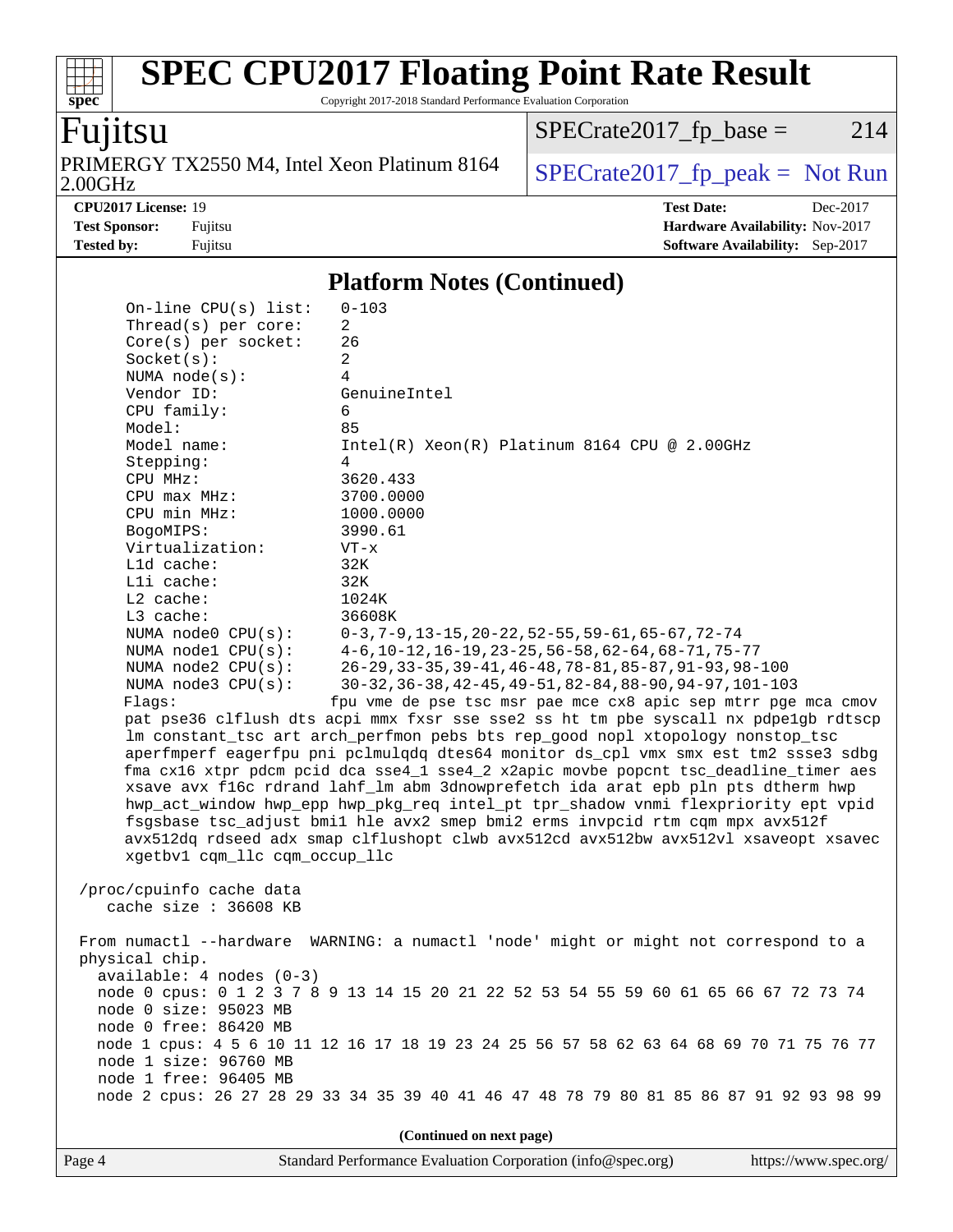Copyright 2017-2018 Standard Performance Evaluation Corporation

## Fujitsu

**[spec](http://www.spec.org/)**

2.00GHz PRIMERGY TX2550 M4, Intel Xeon Platinum 8164  $\big|$  SPECrate 2017 fp peak = Not Run

 $SPECTate2017<sub>fr</sub> base = 214$ 

**[CPU2017 License:](http://www.spec.org/auto/cpu2017/Docs/result-fields.html#CPU2017License)** 19 **[Test Date:](http://www.spec.org/auto/cpu2017/Docs/result-fields.html#TestDate)** Dec-2017 **[Test Sponsor:](http://www.spec.org/auto/cpu2017/Docs/result-fields.html#TestSponsor)** Fujitsu **[Hardware Availability:](http://www.spec.org/auto/cpu2017/Docs/result-fields.html#HardwareAvailability)** Nov-2017 **[Tested by:](http://www.spec.org/auto/cpu2017/Docs/result-fields.html#Testedby)** Fujitsu **Fugital Example 2017 [Software Availability:](http://www.spec.org/auto/cpu2017/Docs/result-fields.html#SoftwareAvailability)** Sep-2017

### **[Platform Notes \(Continued\)](http://www.spec.org/auto/cpu2017/Docs/result-fields.html#PlatformNotes)**

Page 5 Standard Performance Evaluation Corporation [\(info@spec.org\)](mailto:info@spec.org) <https://www.spec.org/> 100 node 2 size: 96760 MB node 2 free: 95268 MB node 3 cpus: 30 31 32 36 37 38 42 43 44 45 49 50 51 82 83 84 88 89 90 94 95 96 97 101 102 103 node 3 size: 96624 MB node 3 free: 96267 MB node distances: node 0 1 2 3 0: 10 11 21 21 1: 11 10 21 21 2: 21 21 10 11 3: 21 21 11 10 From /proc/meminfo MemTotal: 394412136 kB HugePages\_Total: 0 Hugepagesize: 2048 kB /usr/bin/lsb\_release -d SUSE Linux Enterprise Server 12 SP2 From /etc/\*release\* /etc/\*version\* SuSE-release: SUSE Linux Enterprise Server 12 (x86\_64) VERSION = 12 PATCHLEVEL = 2 # This file is deprecated and will be removed in a future service pack or release. # Please check /etc/os-release for details about this release. os-release: NAME="SLES" VERSION="12-SP2" VERSION\_ID="12.2" PRETTY\_NAME="SUSE Linux Enterprise Server 12 SP2" ID="sles" ANSI\_COLOR="0;32" CPE\_NAME="cpe:/o:suse:sles:12:sp2" uname -a: Linux TX2550M4 4.4.21-69-default #1 SMP Tue Oct 25 10:58:20 UTC 2016 (9464f67) x86\_64 x86\_64 x86\_64 GNU/Linux run-level 3 Dec 20 01:23 SPEC is set to: /home/memory/speccpu Filesystem Type Size Used Avail Use% Mounted on tmpfs tmpfs 384G 8.9G 376G 3% /home/memory **(Continued on next page)**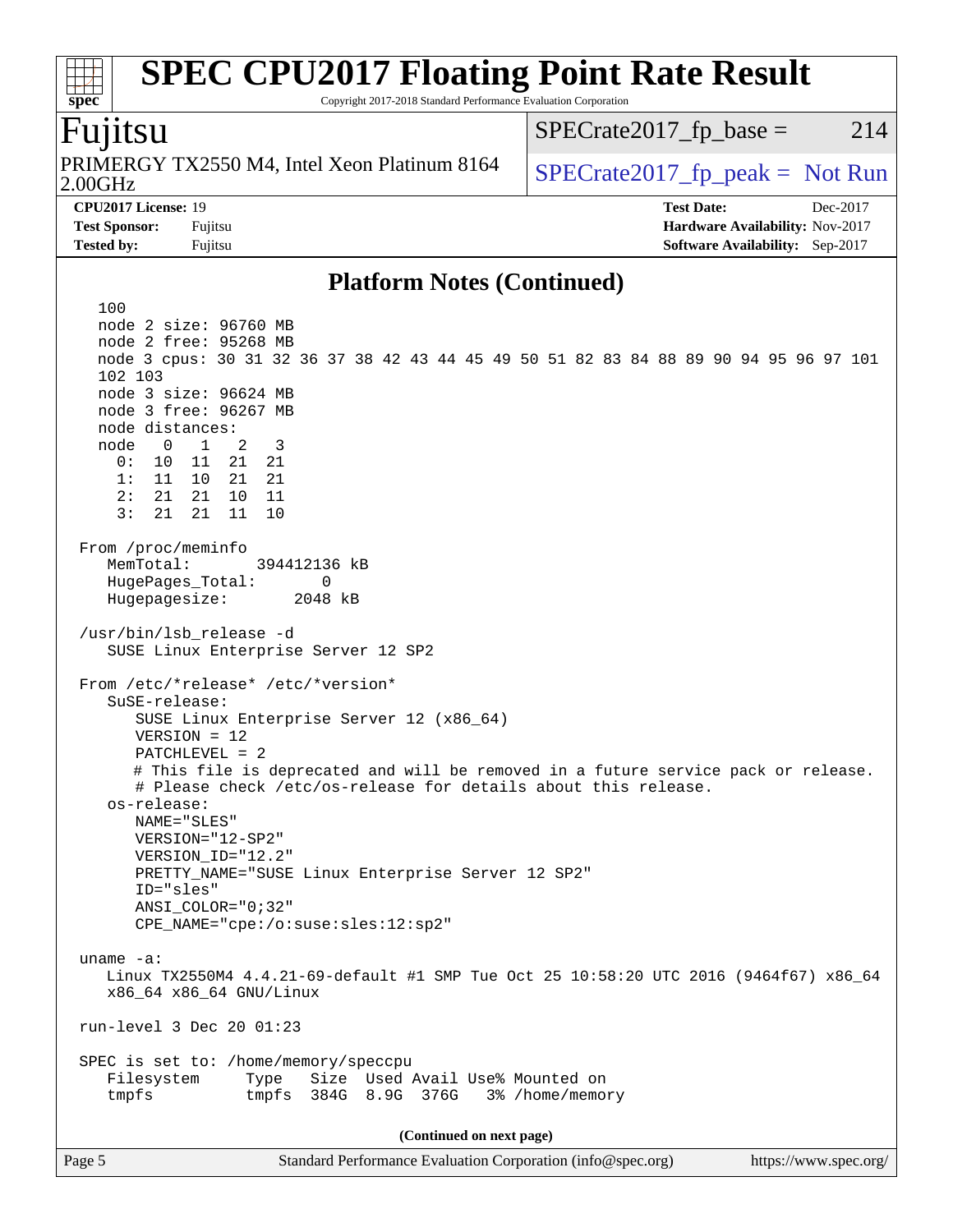Copyright 2017-2018 Standard Performance Evaluation Corporation

# Fujitsu

**[spec](http://www.spec.org/)**

 $\pm t$ 

2.00GHz PRIMERGY TX2550 M4, Intel Xeon Platinum 8164  $\big|$  [SPECrate2017\\_fp\\_peak =](http://www.spec.org/auto/cpu2017/Docs/result-fields.html#SPECrate2017fppeak) Not Run

 $SPECTate2017_fp\_base = 214$ 

**[CPU2017 License:](http://www.spec.org/auto/cpu2017/Docs/result-fields.html#CPU2017License)** 19 **[Test Date:](http://www.spec.org/auto/cpu2017/Docs/result-fields.html#TestDate)** Dec-2017 **[Test Sponsor:](http://www.spec.org/auto/cpu2017/Docs/result-fields.html#TestSponsor)** Fujitsu **[Hardware Availability:](http://www.spec.org/auto/cpu2017/Docs/result-fields.html#HardwareAvailability)** Nov-2017 **[Tested by:](http://www.spec.org/auto/cpu2017/Docs/result-fields.html#Testedby)** Fujitsu **Fugital Example 2017 [Software Availability:](http://www.spec.org/auto/cpu2017/Docs/result-fields.html#SoftwareAvailability)** Sep-2017

### **[Platform Notes \(Continued\)](http://www.spec.org/auto/cpu2017/Docs/result-fields.html#PlatformNotes)**

 Additional information from dmidecode follows. WARNING: Use caution when you interpret this section. The 'dmidecode' program reads system data which is "intended to allow hardware to be accurately determined", but the intent may not be met, as there are frequent changes to hardware, firmware, and the "DMTF SMBIOS" standard. BIOS FUJITSU // American Megatrends Inc. V5.0.0.12 R1.13.0 for D3386-A1x 11/02/2017 Memory: 12x Micron 36ASF4G72PZ-2G6D1 32 GB 2 rank 2666 (End of data from sysinfo program)

## **[Compiler Version Notes](http://www.spec.org/auto/cpu2017/Docs/result-fields.html#CompilerVersionNotes)**

| $519.1$ bm_r(base) 538.imagick_r(base) 544.nab_r(base)<br>CC.                                                                                                                                 |  |  |  |  |  |  |
|-----------------------------------------------------------------------------------------------------------------------------------------------------------------------------------------------|--|--|--|--|--|--|
| icc (ICC) 18.0.0 20170811<br>Copyright (C) 1985-2017 Intel Corporation. All rights reserved.                                                                                                  |  |  |  |  |  |  |
| CXXC 508. namd $r(base)$ 510. parest $r(base)$                                                                                                                                                |  |  |  |  |  |  |
| icpc (ICC) 18.0.0 20170811<br>Copyright (C) 1985-2017 Intel Corporation. All rights reserved.                                                                                                 |  |  |  |  |  |  |
| 511.povray_r(base) 526.blender_r(base)<br>CC                                                                                                                                                  |  |  |  |  |  |  |
| icpc (ICC) 18.0.0 20170811<br>Copyright (C) 1985-2017 Intel Corporation. All rights reserved.<br>icc (ICC) 18.0.0 20170811<br>Copyright (C) 1985-2017 Intel Corporation. All rights reserved. |  |  |  |  |  |  |
| FC 507.cactuBSSN_r(base)                                                                                                                                                                      |  |  |  |  |  |  |
| icpc (ICC) 18.0.0 20170811<br>Copyright (C) 1985-2017 Intel Corporation. All rights reserved.<br>icc (ICC) 18.0.0 20170811                                                                    |  |  |  |  |  |  |
| Copyright (C) 1985-2017 Intel Corporation. All rights reserved.<br>ifort (IFORT) 18.0.0 20170811<br>Copyright (C) 1985-2017 Intel Corporation. All rights reserved.                           |  |  |  |  |  |  |
|                                                                                                                                                                                               |  |  |  |  |  |  |

**(Continued on next page)**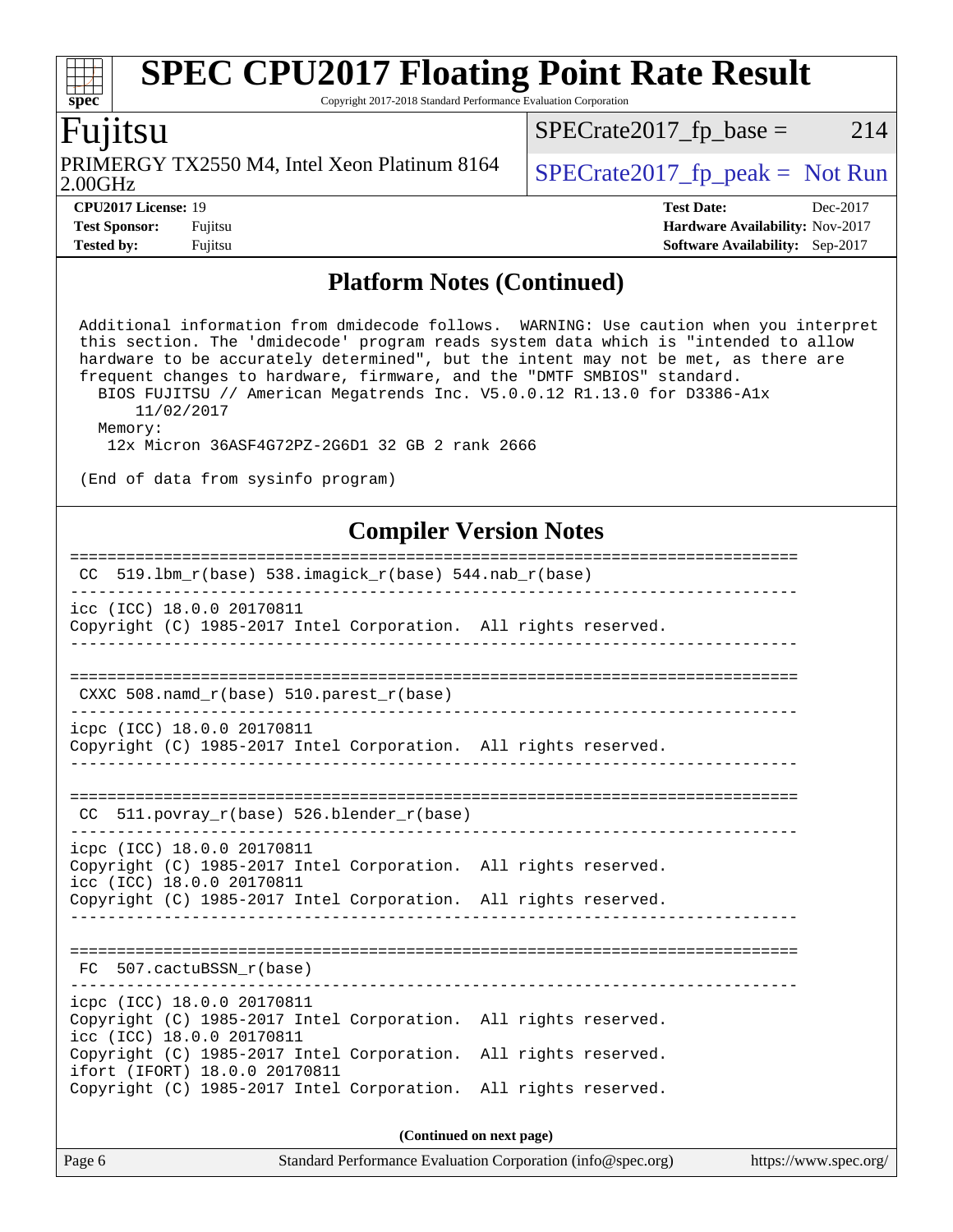### **[SPEC CPU2017 Floating Point Rate Result](http://www.spec.org/auto/cpu2017/Docs/result-fields.html#SPECCPU2017FloatingPointRateResult)**  $\pm t$ **[spec](http://www.spec.org/)** Copyright 2017-2018 Standard Performance Evaluation Corporation Fujitsu  $SPECTate2017_fp\_base = 214$ PRIMERGY TX2550 M4, Intel Xeon Platinum 8164  $\big|$  [SPECrate2017\\_fp\\_peak =](http://www.spec.org/auto/cpu2017/Docs/result-fields.html#SPECrate2017fppeak) Not Run 2.00GHz **[CPU2017 License:](http://www.spec.org/auto/cpu2017/Docs/result-fields.html#CPU2017License)** 19 **[Test Date:](http://www.spec.org/auto/cpu2017/Docs/result-fields.html#TestDate)** Dec-2017 **[Test Sponsor:](http://www.spec.org/auto/cpu2017/Docs/result-fields.html#TestSponsor)** Fujitsu **[Hardware Availability:](http://www.spec.org/auto/cpu2017/Docs/result-fields.html#HardwareAvailability)** Nov-2017 **[Tested by:](http://www.spec.org/auto/cpu2017/Docs/result-fields.html#Testedby)** Fujitsu **[Software Availability:](http://www.spec.org/auto/cpu2017/Docs/result-fields.html#SoftwareAvailability)** Sep-2017 **[Compiler Version Notes \(Continued\)](http://www.spec.org/auto/cpu2017/Docs/result-fields.html#CompilerVersionNotes)** ------------------------------------------------------------------------------ ============================================================================== FC 503.bwaves\_r(base) 549.fotonik3d\_r(base) 554.roms\_r(base) ----------------------------------------------------------------------------- ifort (IFORT) 18.0.0 20170811 Copyright (C) 1985-2017 Intel Corporation. All rights reserved. ------------------------------------------------------------------------------ ==============================================================================  $CC$  521.wrf\_r(base) 527.cam4\_r(base)

**(Continued on next page)**

Page 7 Standard Performance Evaluation Corporation [\(info@spec.org\)](mailto:info@spec.org) <https://www.spec.org/>

|                                                                                                                               | ----------------------- |
|-------------------------------------------------------------------------------------------------------------------------------|-------------------------|
| FC 503.bwaves $r(base)$ 549.fotonik3d $r(base)$ 554.roms $r(base)$                                                            |                         |
| ifort (IFORT) 18.0.0 20170811<br>Copyright (C) 1985-2017 Intel Corporation. All rights reserved.                              |                         |
|                                                                                                                               |                         |
| $CC$ 521.wrf $r(base)$ 527.cam4 $r(base)$                                                                                     |                         |
| ifort (IFORT) 18.0.0 20170811<br>Copyright (C) 1985-2017 Intel Corporation. All rights reserved.<br>icc (ICC) 18.0.0 20170811 |                         |
| Copyright (C) 1985-2017 Intel Corporation. All rights reserved.                                                               |                         |

# **[Base Compiler Invocation](http://www.spec.org/auto/cpu2017/Docs/result-fields.html#BaseCompilerInvocation)**

[C benchmarks](http://www.spec.org/auto/cpu2017/Docs/result-fields.html#Cbenchmarks): [icc](http://www.spec.org/cpu2017/results/res2018q1/cpu2017-20171226-02231.flags.html#user_CCbase_intel_icc_18.0_66fc1ee009f7361af1fbd72ca7dcefbb700085f36577c54f309893dd4ec40d12360134090235512931783d35fd58c0460139e722d5067c5574d8eaf2b3e37e92)

[C++ benchmarks:](http://www.spec.org/auto/cpu2017/Docs/result-fields.html#CXXbenchmarks) [icpc](http://www.spec.org/cpu2017/results/res2018q1/cpu2017-20171226-02231.flags.html#user_CXXbase_intel_icpc_18.0_c510b6838c7f56d33e37e94d029a35b4a7bccf4766a728ee175e80a419847e808290a9b78be685c44ab727ea267ec2f070ec5dc83b407c0218cded6866a35d07)

[Fortran benchmarks](http://www.spec.org/auto/cpu2017/Docs/result-fields.html#Fortranbenchmarks): [ifort](http://www.spec.org/cpu2017/results/res2018q1/cpu2017-20171226-02231.flags.html#user_FCbase_intel_ifort_18.0_8111460550e3ca792625aed983ce982f94888b8b503583aa7ba2b8303487b4d8a21a13e7191a45c5fd58ff318f48f9492884d4413fa793fd88dd292cad7027ca)

[Benchmarks using both Fortran and C](http://www.spec.org/auto/cpu2017/Docs/result-fields.html#BenchmarksusingbothFortranandC): [ifort](http://www.spec.org/cpu2017/results/res2018q1/cpu2017-20171226-02231.flags.html#user_CC_FCbase_intel_ifort_18.0_8111460550e3ca792625aed983ce982f94888b8b503583aa7ba2b8303487b4d8a21a13e7191a45c5fd58ff318f48f9492884d4413fa793fd88dd292cad7027ca) [icc](http://www.spec.org/cpu2017/results/res2018q1/cpu2017-20171226-02231.flags.html#user_CC_FCbase_intel_icc_18.0_66fc1ee009f7361af1fbd72ca7dcefbb700085f36577c54f309893dd4ec40d12360134090235512931783d35fd58c0460139e722d5067c5574d8eaf2b3e37e92)

[Benchmarks using both C and C++](http://www.spec.org/auto/cpu2017/Docs/result-fields.html#BenchmarksusingbothCandCXX): [icpc](http://www.spec.org/cpu2017/results/res2018q1/cpu2017-20171226-02231.flags.html#user_CC_CXXbase_intel_icpc_18.0_c510b6838c7f56d33e37e94d029a35b4a7bccf4766a728ee175e80a419847e808290a9b78be685c44ab727ea267ec2f070ec5dc83b407c0218cded6866a35d07) [icc](http://www.spec.org/cpu2017/results/res2018q1/cpu2017-20171226-02231.flags.html#user_CC_CXXbase_intel_icc_18.0_66fc1ee009f7361af1fbd72ca7dcefbb700085f36577c54f309893dd4ec40d12360134090235512931783d35fd58c0460139e722d5067c5574d8eaf2b3e37e92)

[Benchmarks using Fortran, C, and C++:](http://www.spec.org/auto/cpu2017/Docs/result-fields.html#BenchmarksusingFortranCandCXX) [icpc](http://www.spec.org/cpu2017/results/res2018q1/cpu2017-20171226-02231.flags.html#user_CC_CXX_FCbase_intel_icpc_18.0_c510b6838c7f56d33e37e94d029a35b4a7bccf4766a728ee175e80a419847e808290a9b78be685c44ab727ea267ec2f070ec5dc83b407c0218cded6866a35d07) [icc](http://www.spec.org/cpu2017/results/res2018q1/cpu2017-20171226-02231.flags.html#user_CC_CXX_FCbase_intel_icc_18.0_66fc1ee009f7361af1fbd72ca7dcefbb700085f36577c54f309893dd4ec40d12360134090235512931783d35fd58c0460139e722d5067c5574d8eaf2b3e37e92) [ifort](http://www.spec.org/cpu2017/results/res2018q1/cpu2017-20171226-02231.flags.html#user_CC_CXX_FCbase_intel_ifort_18.0_8111460550e3ca792625aed983ce982f94888b8b503583aa7ba2b8303487b4d8a21a13e7191a45c5fd58ff318f48f9492884d4413fa793fd88dd292cad7027ca)

# **[Base Portability Flags](http://www.spec.org/auto/cpu2017/Docs/result-fields.html#BasePortabilityFlags)**

 503.bwaves\_r: [-DSPEC\\_LP64](http://www.spec.org/cpu2017/results/res2018q1/cpu2017-20171226-02231.flags.html#suite_basePORTABILITY503_bwaves_r_DSPEC_LP64) 507.cactuBSSN\_r: [-DSPEC\\_LP64](http://www.spec.org/cpu2017/results/res2018q1/cpu2017-20171226-02231.flags.html#suite_basePORTABILITY507_cactuBSSN_r_DSPEC_LP64) 508.namd\_r: [-DSPEC\\_LP64](http://www.spec.org/cpu2017/results/res2018q1/cpu2017-20171226-02231.flags.html#suite_basePORTABILITY508_namd_r_DSPEC_LP64)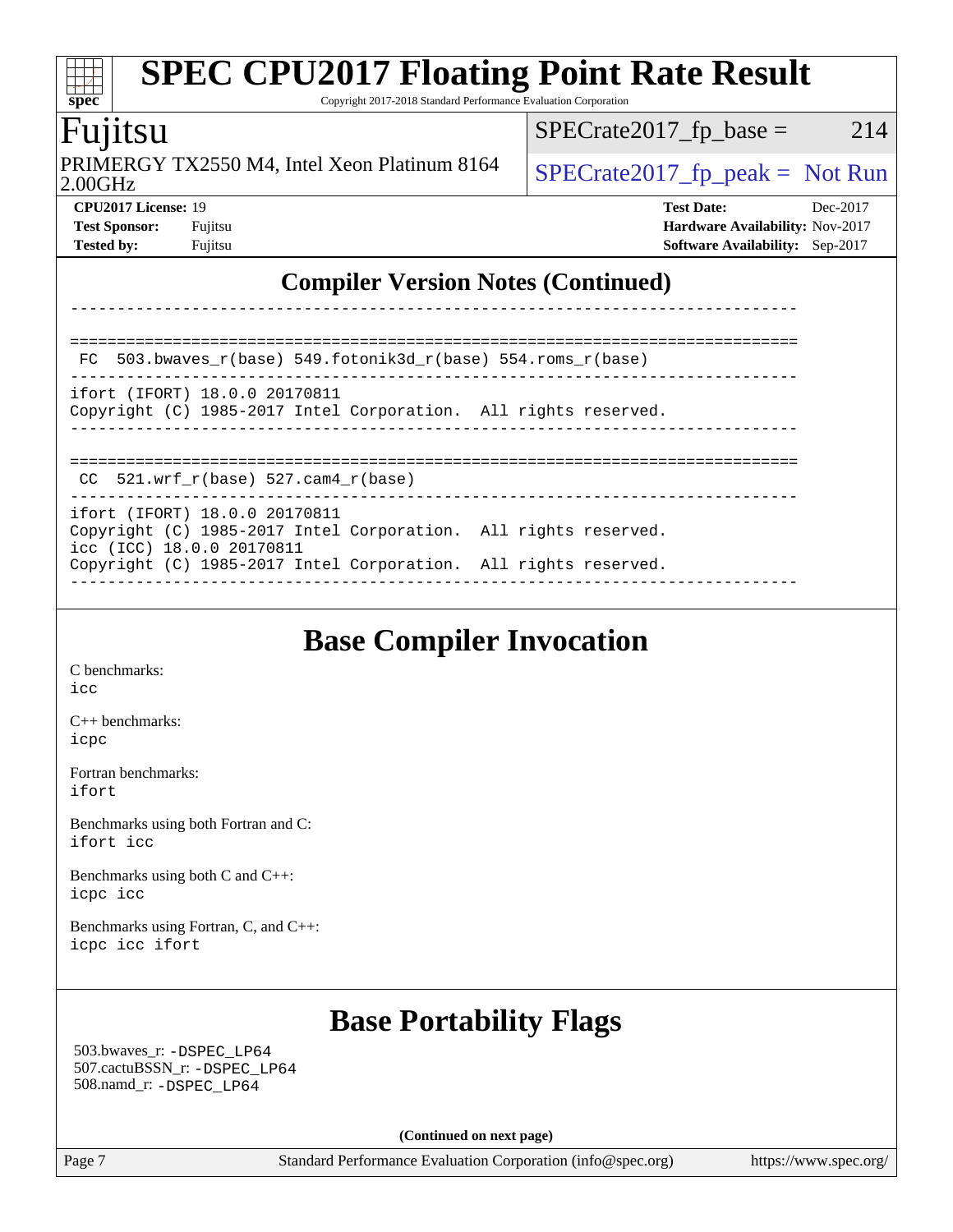Copyright 2017-2018 Standard Performance Evaluation Corporation

## Fujitsu

**[spec](http://www.spec.org/)**

2.00GHz PRIMERGY TX2550 M4, Intel Xeon Platinum 8164  $\big|$  SPECrate 2017 fp peak = Not Run

 $SPECTate2017<sub>fr</sub> base = 214$ 

**[CPU2017 License:](http://www.spec.org/auto/cpu2017/Docs/result-fields.html#CPU2017License)** 19 **[Test Date:](http://www.spec.org/auto/cpu2017/Docs/result-fields.html#TestDate)** Dec-2017 **[Test Sponsor:](http://www.spec.org/auto/cpu2017/Docs/result-fields.html#TestSponsor)** Fujitsu **[Hardware Availability:](http://www.spec.org/auto/cpu2017/Docs/result-fields.html#HardwareAvailability)** Nov-2017 **[Tested by:](http://www.spec.org/auto/cpu2017/Docs/result-fields.html#Testedby)** Fujitsu **[Software Availability:](http://www.spec.org/auto/cpu2017/Docs/result-fields.html#SoftwareAvailability)** Sep-2017

# **[Base Portability Flags \(Continued\)](http://www.spec.org/auto/cpu2017/Docs/result-fields.html#BasePortabilityFlags)**

 510.parest\_r: [-DSPEC\\_LP64](http://www.spec.org/cpu2017/results/res2018q1/cpu2017-20171226-02231.flags.html#suite_basePORTABILITY510_parest_r_DSPEC_LP64) 511.povray\_r: [-DSPEC\\_LP64](http://www.spec.org/cpu2017/results/res2018q1/cpu2017-20171226-02231.flags.html#suite_basePORTABILITY511_povray_r_DSPEC_LP64) 519.lbm\_r: [-DSPEC\\_LP64](http://www.spec.org/cpu2017/results/res2018q1/cpu2017-20171226-02231.flags.html#suite_basePORTABILITY519_lbm_r_DSPEC_LP64) 521.wrf\_r: [-DSPEC\\_LP64](http://www.spec.org/cpu2017/results/res2018q1/cpu2017-20171226-02231.flags.html#suite_basePORTABILITY521_wrf_r_DSPEC_LP64) [-DSPEC\\_CASE\\_FLAG](http://www.spec.org/cpu2017/results/res2018q1/cpu2017-20171226-02231.flags.html#b521.wrf_r_baseCPORTABILITY_DSPEC_CASE_FLAG) [-convert big\\_endian](http://www.spec.org/cpu2017/results/res2018q1/cpu2017-20171226-02231.flags.html#user_baseFPORTABILITY521_wrf_r_convert_big_endian_c3194028bc08c63ac5d04de18c48ce6d347e4e562e8892b8bdbdc0214820426deb8554edfa529a3fb25a586e65a3d812c835984020483e7e73212c4d31a38223) 526.blender\_r: [-DSPEC\\_LP64](http://www.spec.org/cpu2017/results/res2018q1/cpu2017-20171226-02231.flags.html#suite_basePORTABILITY526_blender_r_DSPEC_LP64) [-DSPEC\\_LINUX](http://www.spec.org/cpu2017/results/res2018q1/cpu2017-20171226-02231.flags.html#b526.blender_r_baseCPORTABILITY_DSPEC_LINUX) [-funsigned-char](http://www.spec.org/cpu2017/results/res2018q1/cpu2017-20171226-02231.flags.html#user_baseCPORTABILITY526_blender_r_force_uchar_40c60f00ab013830e2dd6774aeded3ff59883ba5a1fc5fc14077f794d777847726e2a5858cbc7672e36e1b067e7e5c1d9a74f7176df07886a243d7cc18edfe67) 527.cam4\_r: [-DSPEC\\_LP64](http://www.spec.org/cpu2017/results/res2018q1/cpu2017-20171226-02231.flags.html#suite_basePORTABILITY527_cam4_r_DSPEC_LP64) [-DSPEC\\_CASE\\_FLAG](http://www.spec.org/cpu2017/results/res2018q1/cpu2017-20171226-02231.flags.html#b527.cam4_r_baseCPORTABILITY_DSPEC_CASE_FLAG) 538.imagick\_r: [-DSPEC\\_LP64](http://www.spec.org/cpu2017/results/res2018q1/cpu2017-20171226-02231.flags.html#suite_basePORTABILITY538_imagick_r_DSPEC_LP64) 544.nab\_r: [-DSPEC\\_LP64](http://www.spec.org/cpu2017/results/res2018q1/cpu2017-20171226-02231.flags.html#suite_basePORTABILITY544_nab_r_DSPEC_LP64) 549.fotonik3d\_r: [-DSPEC\\_LP64](http://www.spec.org/cpu2017/results/res2018q1/cpu2017-20171226-02231.flags.html#suite_basePORTABILITY549_fotonik3d_r_DSPEC_LP64) 554.roms\_r: [-DSPEC\\_LP64](http://www.spec.org/cpu2017/results/res2018q1/cpu2017-20171226-02231.flags.html#suite_basePORTABILITY554_roms_r_DSPEC_LP64)

# **[Base Optimization Flags](http://www.spec.org/auto/cpu2017/Docs/result-fields.html#BaseOptimizationFlags)**

[C benchmarks](http://www.spec.org/auto/cpu2017/Docs/result-fields.html#Cbenchmarks):

[-xCORE-AVX2](http://www.spec.org/cpu2017/results/res2018q1/cpu2017-20171226-02231.flags.html#user_CCbase_f-xCORE-AVX2) [-ipo](http://www.spec.org/cpu2017/results/res2018q1/cpu2017-20171226-02231.flags.html#user_CCbase_f-ipo) [-O3](http://www.spec.org/cpu2017/results/res2018q1/cpu2017-20171226-02231.flags.html#user_CCbase_f-O3) [-no-prec-div](http://www.spec.org/cpu2017/results/res2018q1/cpu2017-20171226-02231.flags.html#user_CCbase_f-no-prec-div) [-qopt-prefetch](http://www.spec.org/cpu2017/results/res2018q1/cpu2017-20171226-02231.flags.html#user_CCbase_f-qopt-prefetch) [-ffinite-math-only](http://www.spec.org/cpu2017/results/res2018q1/cpu2017-20171226-02231.flags.html#user_CCbase_f_finite_math_only_cb91587bd2077682c4b38af759c288ed7c732db004271a9512da14a4f8007909a5f1427ecbf1a0fb78ff2a814402c6114ac565ca162485bbcae155b5e4258871) [-qopt-mem-layout-trans=3](http://www.spec.org/cpu2017/results/res2018q1/cpu2017-20171226-02231.flags.html#user_CCbase_f-qopt-mem-layout-trans_de80db37974c74b1f0e20d883f0b675c88c3b01e9d123adea9b28688d64333345fb62bc4a798493513fdb68f60282f9a726aa07f478b2f7113531aecce732043) [C++ benchmarks:](http://www.spec.org/auto/cpu2017/Docs/result-fields.html#CXXbenchmarks) [-xCORE-AVX2](http://www.spec.org/cpu2017/results/res2018q1/cpu2017-20171226-02231.flags.html#user_CXXbase_f-xCORE-AVX2) [-ipo](http://www.spec.org/cpu2017/results/res2018q1/cpu2017-20171226-02231.flags.html#user_CXXbase_f-ipo) [-O3](http://www.spec.org/cpu2017/results/res2018q1/cpu2017-20171226-02231.flags.html#user_CXXbase_f-O3) [-no-prec-div](http://www.spec.org/cpu2017/results/res2018q1/cpu2017-20171226-02231.flags.html#user_CXXbase_f-no-prec-div) [-qopt-prefetch](http://www.spec.org/cpu2017/results/res2018q1/cpu2017-20171226-02231.flags.html#user_CXXbase_f-qopt-prefetch) [-ffinite-math-only](http://www.spec.org/cpu2017/results/res2018q1/cpu2017-20171226-02231.flags.html#user_CXXbase_f_finite_math_only_cb91587bd2077682c4b38af759c288ed7c732db004271a9512da14a4f8007909a5f1427ecbf1a0fb78ff2a814402c6114ac565ca162485bbcae155b5e4258871) [-qopt-mem-layout-trans=3](http://www.spec.org/cpu2017/results/res2018q1/cpu2017-20171226-02231.flags.html#user_CXXbase_f-qopt-mem-layout-trans_de80db37974c74b1f0e20d883f0b675c88c3b01e9d123adea9b28688d64333345fb62bc4a798493513fdb68f60282f9a726aa07f478b2f7113531aecce732043) [Fortran benchmarks](http://www.spec.org/auto/cpu2017/Docs/result-fields.html#Fortranbenchmarks): [-xCORE-AVX2](http://www.spec.org/cpu2017/results/res2018q1/cpu2017-20171226-02231.flags.html#user_FCbase_f-xCORE-AVX2) [-ipo](http://www.spec.org/cpu2017/results/res2018q1/cpu2017-20171226-02231.flags.html#user_FCbase_f-ipo) [-O3](http://www.spec.org/cpu2017/results/res2018q1/cpu2017-20171226-02231.flags.html#user_FCbase_f-O3) [-no-prec-div](http://www.spec.org/cpu2017/results/res2018q1/cpu2017-20171226-02231.flags.html#user_FCbase_f-no-prec-div) [-qopt-prefetch](http://www.spec.org/cpu2017/results/res2018q1/cpu2017-20171226-02231.flags.html#user_FCbase_f-qopt-prefetch) [-ffinite-math-only](http://www.spec.org/cpu2017/results/res2018q1/cpu2017-20171226-02231.flags.html#user_FCbase_f_finite_math_only_cb91587bd2077682c4b38af759c288ed7c732db004271a9512da14a4f8007909a5f1427ecbf1a0fb78ff2a814402c6114ac565ca162485bbcae155b5e4258871) [-qopt-mem-layout-trans=3](http://www.spec.org/cpu2017/results/res2018q1/cpu2017-20171226-02231.flags.html#user_FCbase_f-qopt-mem-layout-trans_de80db37974c74b1f0e20d883f0b675c88c3b01e9d123adea9b28688d64333345fb62bc4a798493513fdb68f60282f9a726aa07f478b2f7113531aecce732043) [-nostandard-realloc-lhs](http://www.spec.org/cpu2017/results/res2018q1/cpu2017-20171226-02231.flags.html#user_FCbase_f_2003_std_realloc_82b4557e90729c0f113870c07e44d33d6f5a304b4f63d4c15d2d0f1fab99f5daaed73bdb9275d9ae411527f28b936061aa8b9c8f2d63842963b95c9dd6426b8a) [-align array32byte](http://www.spec.org/cpu2017/results/res2018q1/cpu2017-20171226-02231.flags.html#user_FCbase_align_array32byte_b982fe038af199962ba9a80c053b8342c548c85b40b8e86eb3cc33dee0d7986a4af373ac2d51c3f7cf710a18d62fdce2948f201cd044323541f22fc0fffc51b6) [Benchmarks using both Fortran and C](http://www.spec.org/auto/cpu2017/Docs/result-fields.html#BenchmarksusingbothFortranandC): [-xCORE-AVX2](http://www.spec.org/cpu2017/results/res2018q1/cpu2017-20171226-02231.flags.html#user_CC_FCbase_f-xCORE-AVX2) [-ipo](http://www.spec.org/cpu2017/results/res2018q1/cpu2017-20171226-02231.flags.html#user_CC_FCbase_f-ipo) [-O3](http://www.spec.org/cpu2017/results/res2018q1/cpu2017-20171226-02231.flags.html#user_CC_FCbase_f-O3) [-no-prec-div](http://www.spec.org/cpu2017/results/res2018q1/cpu2017-20171226-02231.flags.html#user_CC_FCbase_f-no-prec-div) [-qopt-prefetch](http://www.spec.org/cpu2017/results/res2018q1/cpu2017-20171226-02231.flags.html#user_CC_FCbase_f-qopt-prefetch) [-ffinite-math-only](http://www.spec.org/cpu2017/results/res2018q1/cpu2017-20171226-02231.flags.html#user_CC_FCbase_f_finite_math_only_cb91587bd2077682c4b38af759c288ed7c732db004271a9512da14a4f8007909a5f1427ecbf1a0fb78ff2a814402c6114ac565ca162485bbcae155b5e4258871) [-qopt-mem-layout-trans=3](http://www.spec.org/cpu2017/results/res2018q1/cpu2017-20171226-02231.flags.html#user_CC_FCbase_f-qopt-mem-layout-trans_de80db37974c74b1f0e20d883f0b675c88c3b01e9d123adea9b28688d64333345fb62bc4a798493513fdb68f60282f9a726aa07f478b2f7113531aecce732043) [-nostandard-realloc-lhs](http://www.spec.org/cpu2017/results/res2018q1/cpu2017-20171226-02231.flags.html#user_CC_FCbase_f_2003_std_realloc_82b4557e90729c0f113870c07e44d33d6f5a304b4f63d4c15d2d0f1fab99f5daaed73bdb9275d9ae411527f28b936061aa8b9c8f2d63842963b95c9dd6426b8a) [-align array32byte](http://www.spec.org/cpu2017/results/res2018q1/cpu2017-20171226-02231.flags.html#user_CC_FCbase_align_array32byte_b982fe038af199962ba9a80c053b8342c548c85b40b8e86eb3cc33dee0d7986a4af373ac2d51c3f7cf710a18d62fdce2948f201cd044323541f22fc0fffc51b6) [Benchmarks using both C and C++](http://www.spec.org/auto/cpu2017/Docs/result-fields.html#BenchmarksusingbothCandCXX): [-xCORE-AVX2](http://www.spec.org/cpu2017/results/res2018q1/cpu2017-20171226-02231.flags.html#user_CC_CXXbase_f-xCORE-AVX2) [-ipo](http://www.spec.org/cpu2017/results/res2018q1/cpu2017-20171226-02231.flags.html#user_CC_CXXbase_f-ipo) [-O3](http://www.spec.org/cpu2017/results/res2018q1/cpu2017-20171226-02231.flags.html#user_CC_CXXbase_f-O3) [-no-prec-div](http://www.spec.org/cpu2017/results/res2018q1/cpu2017-20171226-02231.flags.html#user_CC_CXXbase_f-no-prec-div) [-qopt-prefetch](http://www.spec.org/cpu2017/results/res2018q1/cpu2017-20171226-02231.flags.html#user_CC_CXXbase_f-qopt-prefetch) [-ffinite-math-only](http://www.spec.org/cpu2017/results/res2018q1/cpu2017-20171226-02231.flags.html#user_CC_CXXbase_f_finite_math_only_cb91587bd2077682c4b38af759c288ed7c732db004271a9512da14a4f8007909a5f1427ecbf1a0fb78ff2a814402c6114ac565ca162485bbcae155b5e4258871) [-qopt-mem-layout-trans=3](http://www.spec.org/cpu2017/results/res2018q1/cpu2017-20171226-02231.flags.html#user_CC_CXXbase_f-qopt-mem-layout-trans_de80db37974c74b1f0e20d883f0b675c88c3b01e9d123adea9b28688d64333345fb62bc4a798493513fdb68f60282f9a726aa07f478b2f7113531aecce732043) [Benchmarks using Fortran, C, and C++:](http://www.spec.org/auto/cpu2017/Docs/result-fields.html#BenchmarksusingFortranCandCXX) [-xCORE-AVX2](http://www.spec.org/cpu2017/results/res2018q1/cpu2017-20171226-02231.flags.html#user_CC_CXX_FCbase_f-xCORE-AVX2) [-ipo](http://www.spec.org/cpu2017/results/res2018q1/cpu2017-20171226-02231.flags.html#user_CC_CXX_FCbase_f-ipo) [-O3](http://www.spec.org/cpu2017/results/res2018q1/cpu2017-20171226-02231.flags.html#user_CC_CXX_FCbase_f-O3) [-no-prec-div](http://www.spec.org/cpu2017/results/res2018q1/cpu2017-20171226-02231.flags.html#user_CC_CXX_FCbase_f-no-prec-div) [-qopt-prefetch](http://www.spec.org/cpu2017/results/res2018q1/cpu2017-20171226-02231.flags.html#user_CC_CXX_FCbase_f-qopt-prefetch) [-ffinite-math-only](http://www.spec.org/cpu2017/results/res2018q1/cpu2017-20171226-02231.flags.html#user_CC_CXX_FCbase_f_finite_math_only_cb91587bd2077682c4b38af759c288ed7c732db004271a9512da14a4f8007909a5f1427ecbf1a0fb78ff2a814402c6114ac565ca162485bbcae155b5e4258871)

[-qopt-mem-layout-trans=3](http://www.spec.org/cpu2017/results/res2018q1/cpu2017-20171226-02231.flags.html#user_CC_CXX_FCbase_f-qopt-mem-layout-trans_de80db37974c74b1f0e20d883f0b675c88c3b01e9d123adea9b28688d64333345fb62bc4a798493513fdb68f60282f9a726aa07f478b2f7113531aecce732043) [-nostandard-realloc-lhs](http://www.spec.org/cpu2017/results/res2018q1/cpu2017-20171226-02231.flags.html#user_CC_CXX_FCbase_f_2003_std_realloc_82b4557e90729c0f113870c07e44d33d6f5a304b4f63d4c15d2d0f1fab99f5daaed73bdb9275d9ae411527f28b936061aa8b9c8f2d63842963b95c9dd6426b8a) [-align array32byte](http://www.spec.org/cpu2017/results/res2018q1/cpu2017-20171226-02231.flags.html#user_CC_CXX_FCbase_align_array32byte_b982fe038af199962ba9a80c053b8342c548c85b40b8e86eb3cc33dee0d7986a4af373ac2d51c3f7cf710a18d62fdce2948f201cd044323541f22fc0fffc51b6)

# **[Base Other Flags](http://www.spec.org/auto/cpu2017/Docs/result-fields.html#BaseOtherFlags)**

[C benchmarks](http://www.spec.org/auto/cpu2017/Docs/result-fields.html#Cbenchmarks):  $-m64 - std= c11$  $-m64 - std= c11$ 

**(Continued on next page)**

Page 8 Standard Performance Evaluation Corporation [\(info@spec.org\)](mailto:info@spec.org) <https://www.spec.org/>